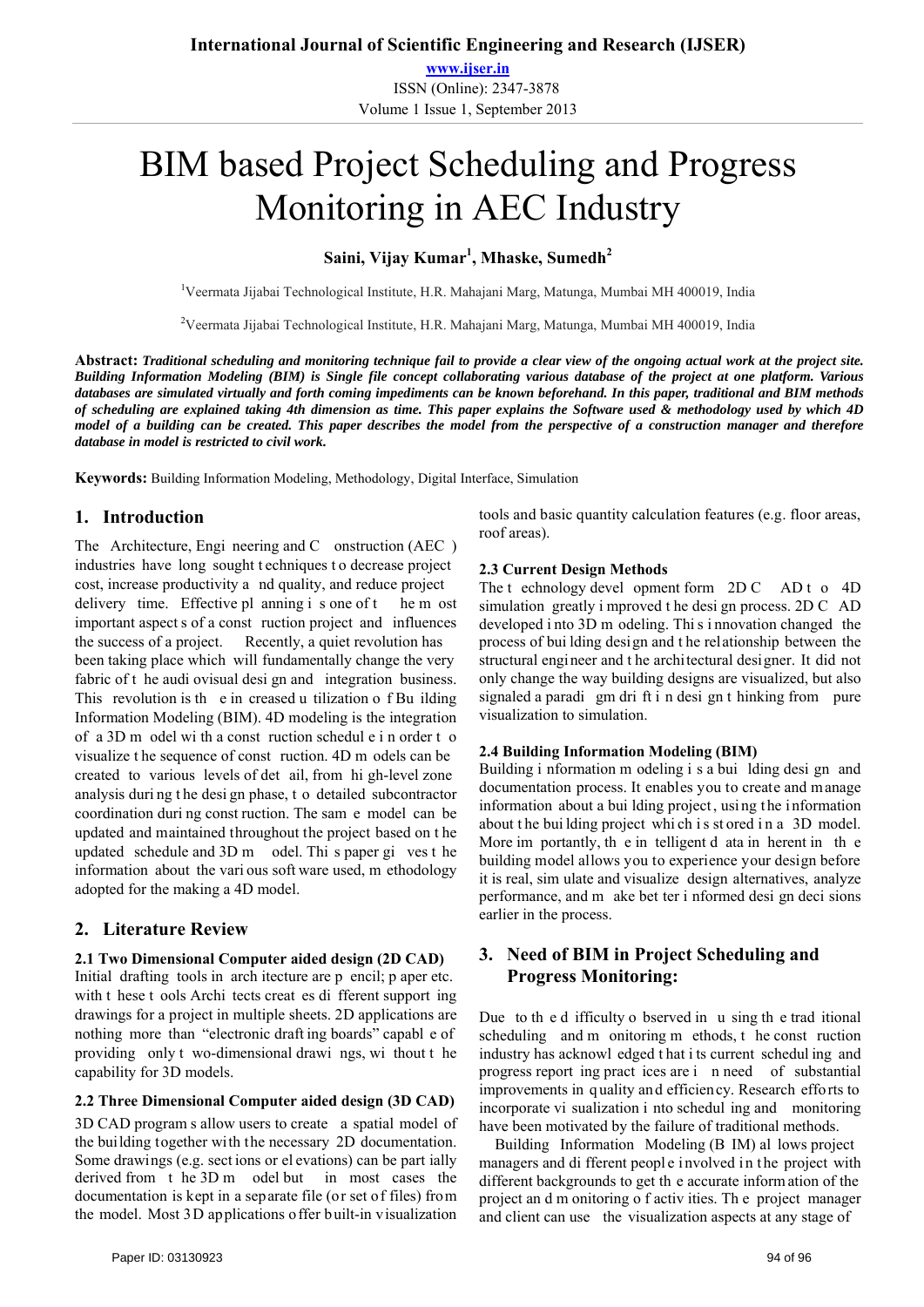# **International Journal of Scientific Engineering and Research (IJSER)**

**www.ijser.in** ISSN (Online): 2347-3878 Volume 1 Issue 1, September 2013

the project to monitor the activ ities an d co st flo w. BIM improves the construction planning and design efficiency by integrating the 3D m odel and schedul e of the project at one platform.

# **4 Methodology**

Various software used for making a 4D model are AutoCAD 2013, Aut odesk R evit 2013, M icrosoft Project 2007, Autodesk Navisworks Manage 2013.Following are the steps for creating a 4D model.

- 4.1 Creating Architectural Design by using AutoCAD 2013.
- 4.2 Creating 3D model by usi ng Aut odesk R evit 2013 by starting using a new template file or importing 2D CAD file and then raising model on it.



**Figure 1:** Creation of model in Autodesk Revit 2013

- 4.3 Creation of an ort hographic 3D vi ew by pressi ng a home shape but ton in the view tab. different 3D views can be viewed by rotating the cube.
- 4.4 Export the model from Autodesk Revit 2013 while it is opened in 3D view.



**Figure 2:** Creation of 3D model.

4.5 Create Work Breakdown Structure for t he m odel and accordingly prepare schedule in Microsoft Project 2007.



4.6 Import 3D m odel fi le and const ruction schedul e i n Autodesk Navisworks.



**Figure 4:** Importing 3D model and MSP schedule

4.7 Link various activities with 3D model.



**Figure 5:** Linking activities with 3D model